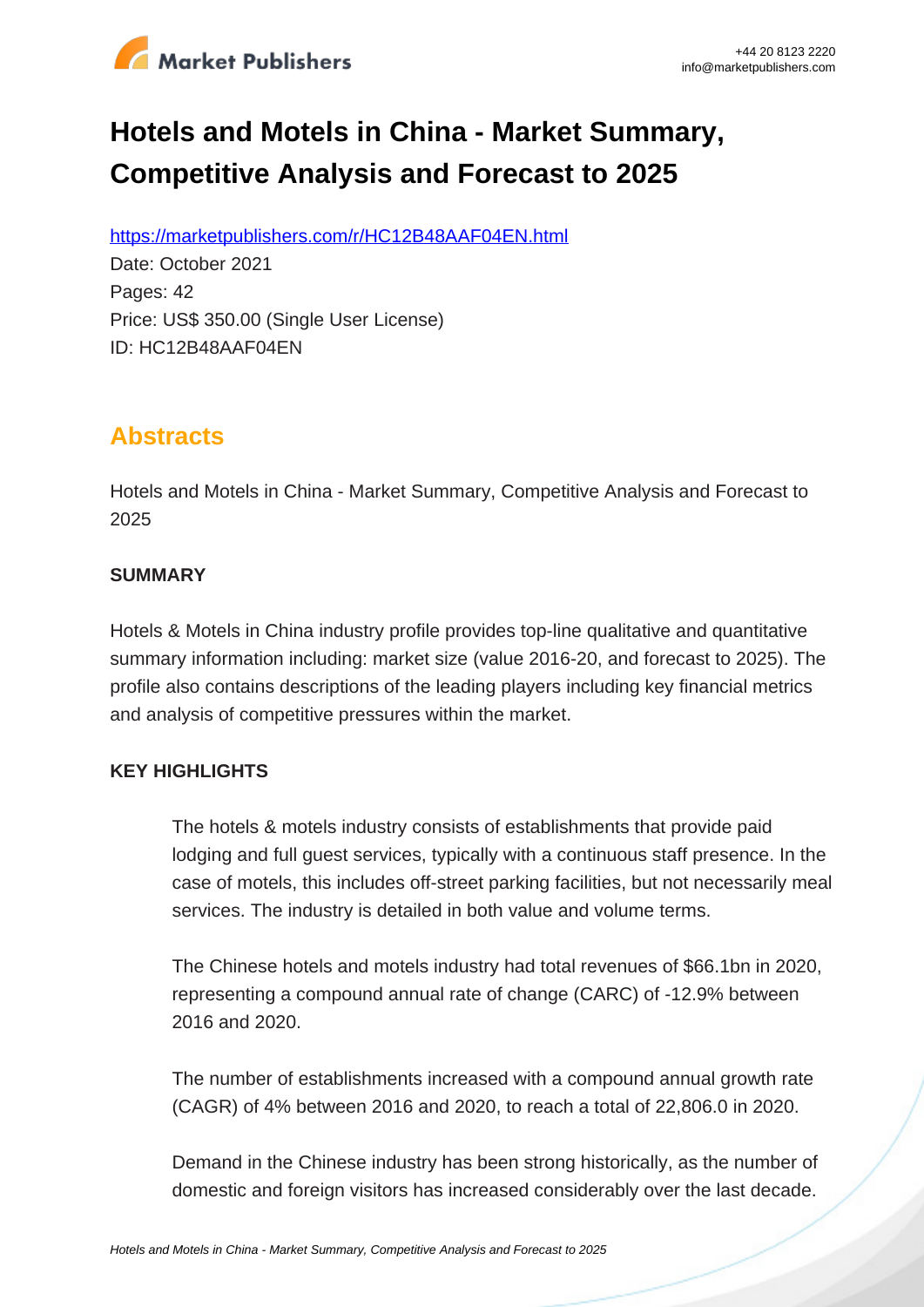

#### **SCOPE**

Save time carrying out entry-level research by identifying the size, growth, major segments, and leading players in the hotels & motels market in China

Use the Five Forces analysis to determine the competitive intensity and therefore attractiveness of the hotels & motels market in China

Leading company profiles reveal details of key hotels & motels market players' global operations and financial performance

Add weight to presentations and pitches by understanding the future growth prospects of the China hotels & motels market with five year forecasts

#### **REASONS TO BUY**

What was the size of the China hotels & motels market by value in 2020?

What will be the size of the China hotels & motels market in 2025?

What factors are affecting the strength of competition in the China hotels & motels market?

How has the market performed over the last five years?

What are the main segments that make up China's hotels & motels market?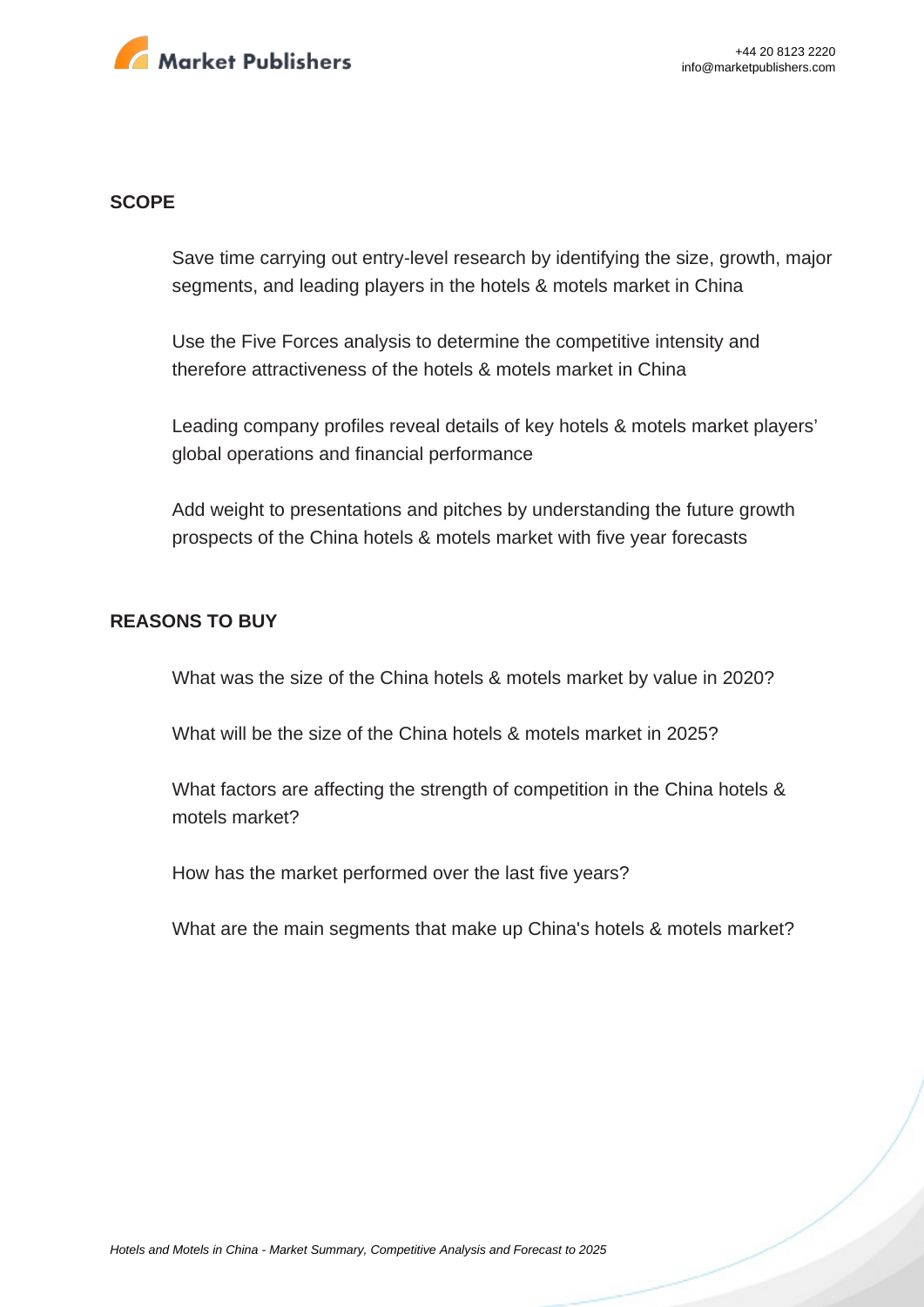

# **Contents**

#### **1 EXECUTIVE SUMMARY**

- 1.1. Market value
- 1.2. Market value forecast
- 1.3. Market volume
- 1.4. Market volume forecast
- 1.5. Category segmentation
- 1.6. Geography segmentation
- 1.7. Market rivalry
- 1.8. Competitive Landscape

#### **2 MARKET OVERVIEW**

- 2.1. Market definition
- 2.2. Market analysis

#### **3 MARKET DATA**

- 3.1. Market value
- 3.2. Market volume

#### **4 MARKET SEGMENTATION**

- 4.1. Category segmentation
- 4.2. Geography segmentation

#### **5 MARKET OUTLOOK**

- 5.1. Market value forecast
- 5.2. Market volume forecast

#### **6 FIVE FORCES ANALYSIS**

- 6.1. Summary
- 6.2. Buyer power
- 6.3. Supplier power
- 6.4. New entrants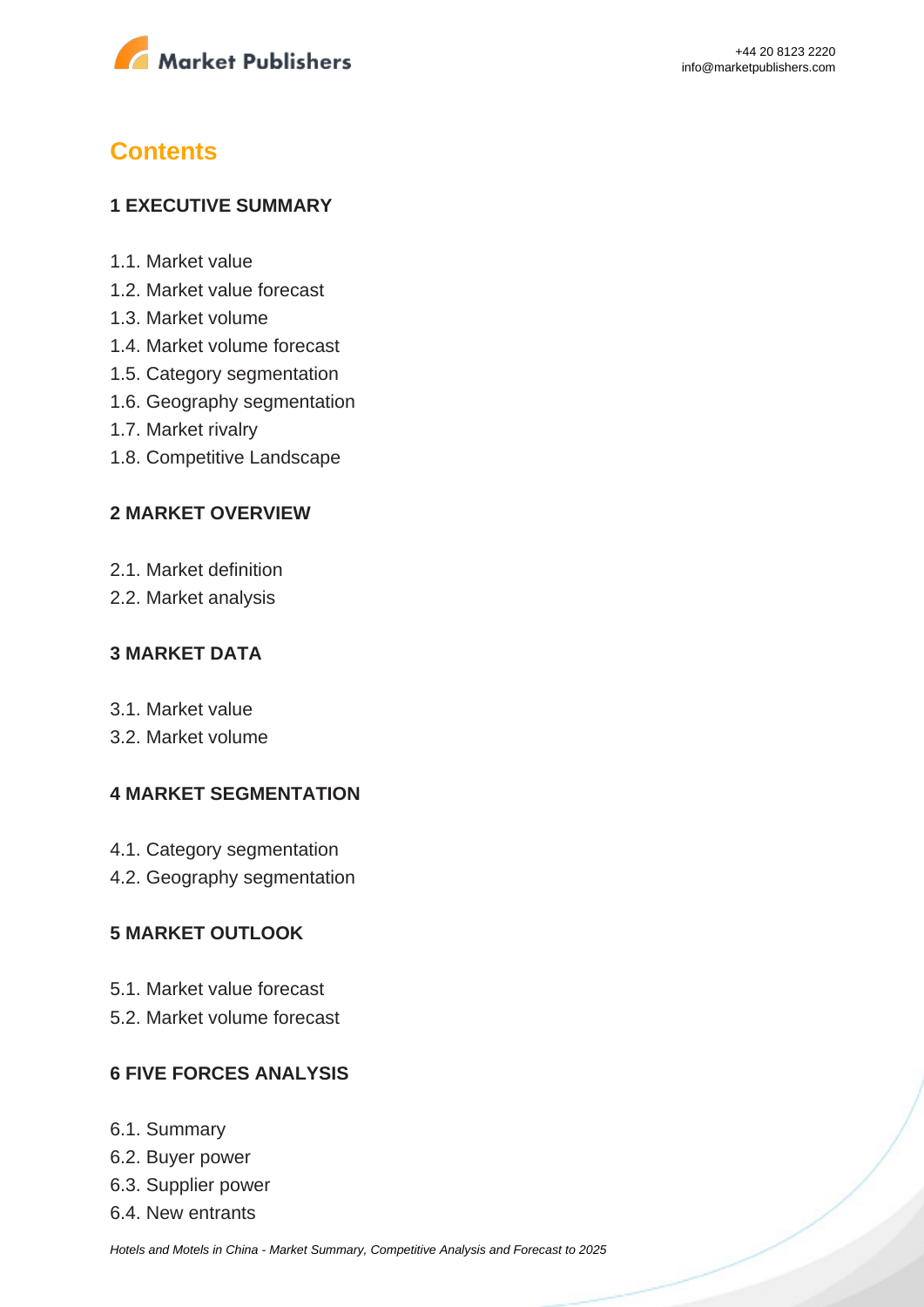

- 6.5. Threat of substitutes
- 6.6. Degree of rivalry

### **7 COMPETITIVE LANDSCAPE**

- 7.1. Who are the leading players?
- 7.2. What strategies do the leading players follow?
- 7.3. How has the COVID-19 pandemic impacted leading players?
- 7.4. Are there any threats to the leading players?

#### **8 COMPANY PROFILES**

- 8.1. Shanghai Jin Jiang Capital Co Ltd
- 8.2. Huazhu Group Ltd
- 8.3. BTG Hotels Group Co Ltd
- 8.4. GreenTree Hospitality Group Ltd

### **9 MACROECONOMIC INDICATORS**

9.1. Country data

#### **10 APPENDIX**

- 10.1. Methodology
- 10.2. Industry associations
- 10.3. Related MarketLine research
- 10.4. About MarketLine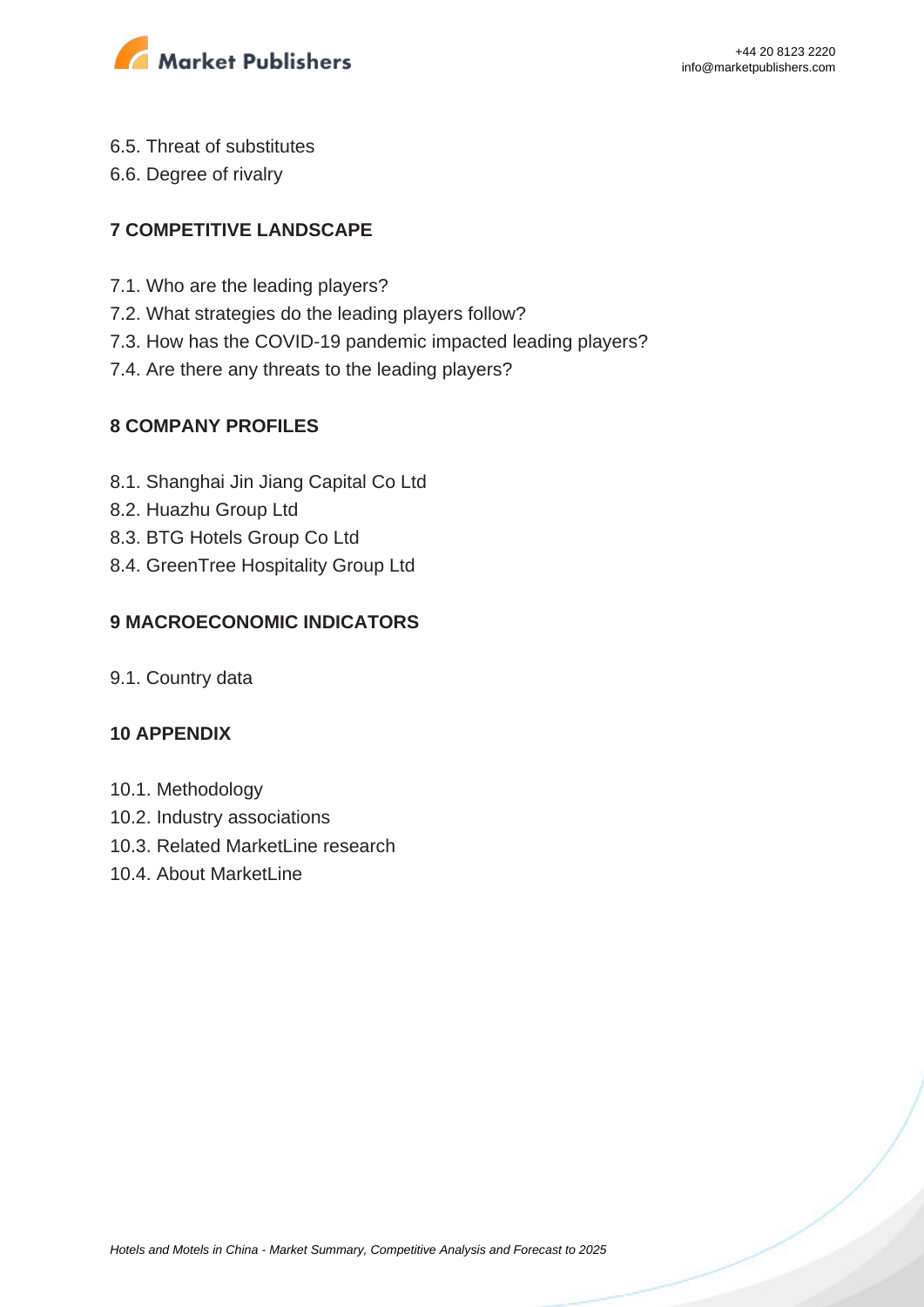

## **List Of Tables**

#### **LIST OF TABLES**

Table 1: China hotels & motels industry value: \$ billion, 2016-20 Table 2: China hotels & motels industry volume: number of establishments, 2016-20 Table 3: China hotels & motels industry category segmentation: \$ billion, 2020 Table 4: China hotels & motels industry geography segmentation: \$ billion, 2020 Table 5: China hotels & motels industry value forecast: \$ billion, 2020-25 Table 6: China hotels & motels industry volume forecast: number of establishments, 2020-25 Table 7: Shanghai Jin Jiang Capital Co Ltd: key facts Table 8: Shanghai Jin Jiang Capital Co Ltd: Annual Financial Ratios Table 9: Shanghai Jin Jiang Capital Co Ltd: Annual Financial Ratios (Continued) Table 10: Shanghai Jin Jiang Capital Co Ltd: Key Employees Table 11: Huazhu Group Ltd: key facts Table 12: Huazhu Group Ltd: Annual Financial Ratios Table 13: Huazhu Group Ltd: Key Employees Table 14: BTG Hotels Group Co Ltd: key facts Table 15: BTG Hotels Group Co Ltd: Annual Financial Ratios Table 16: BTG Hotels Group Co Ltd: Key Employees Table 17: GreenTree Hospitality Group Ltd: key facts Table 18: China size of population (million), 2016-20 Table 19: China gdp (constant 2005 prices, \$ billion), 2016-20 Table 20: China gdp (current prices, \$ billion), 2016-20 Table 21: China inflation, 2016-20 Table 22: China consumer price index (absolute), 2016-20 Table 23: China exchange rate, 2016-20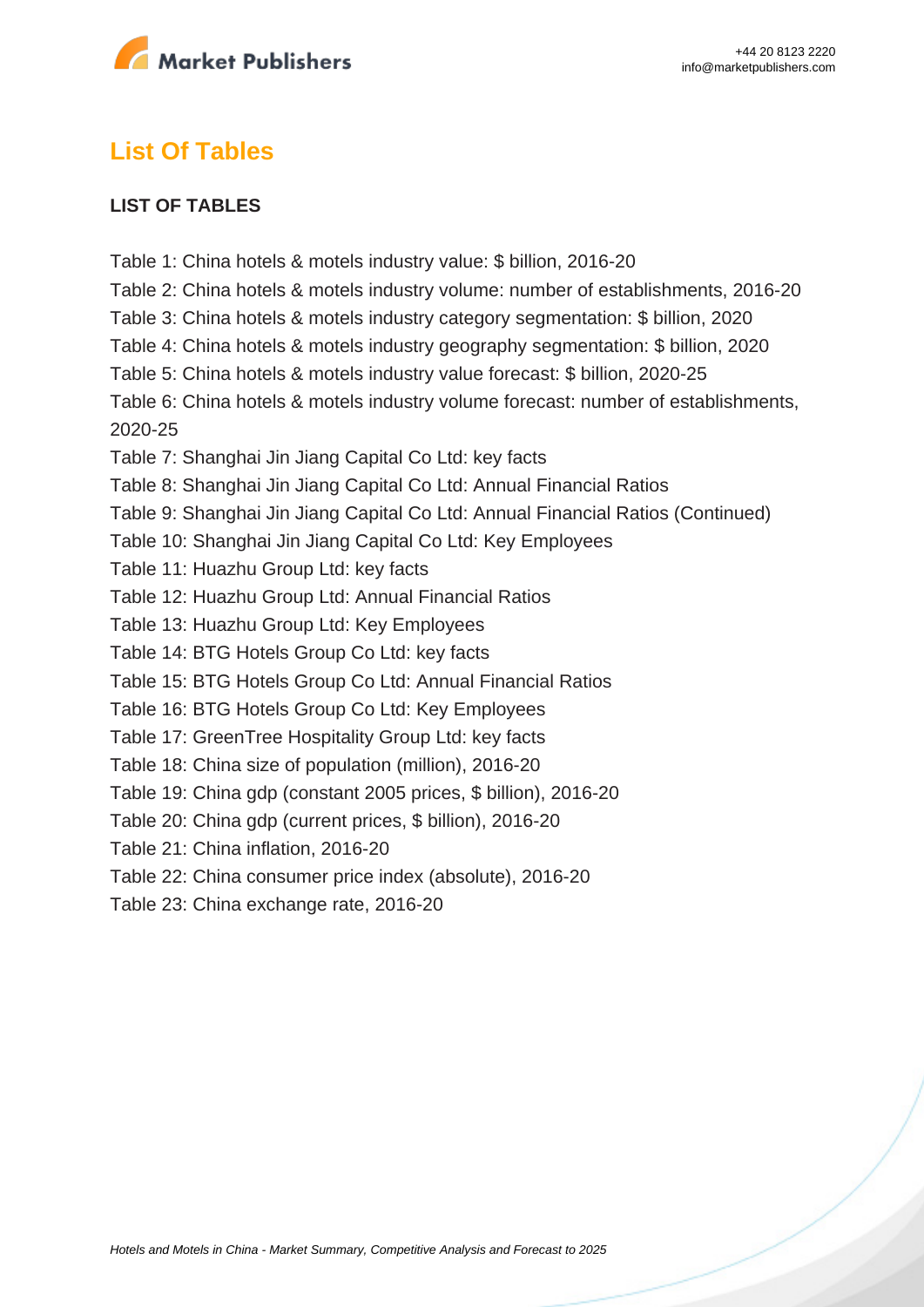

# **List Of Figures**

#### **LIST OF FIGURES**

Figure 1: China hotels & motels industry value: \$ billion, 2016-20

Figure 2: China hotels & motels industry volume: number of establishments, 2016-20

Figure 3: China hotels & motels industry category segmentation: % share, by value, 2020

Figure 4: China hotels & motels industry geography segmentation: % share, by value, 2020

Figure 5: China hotels & motels industry value forecast: \$ billion, 2020-25

Figure 6: China hotels & motels industry volume forecast: number of establishments, 2020-25

Figure 7: Forces driving competition in the hotels & motels industry in China, 2020

Figure 8: Drivers of buyer power in the hotels & motels industry in China, 2020

Figure 9: Drivers of supplier power in the hotels & motels industry in China, 2020

Figure 10: Factors influencing the likelihood of new entrants in the hotels & motels industry in China, 2020

Figure 11: Factors influencing the threat of substitutes in the hotels & motels industry in China, 2020

Figure 12: Drivers of degree of rivalry in the hotels & motels industry in China, 2020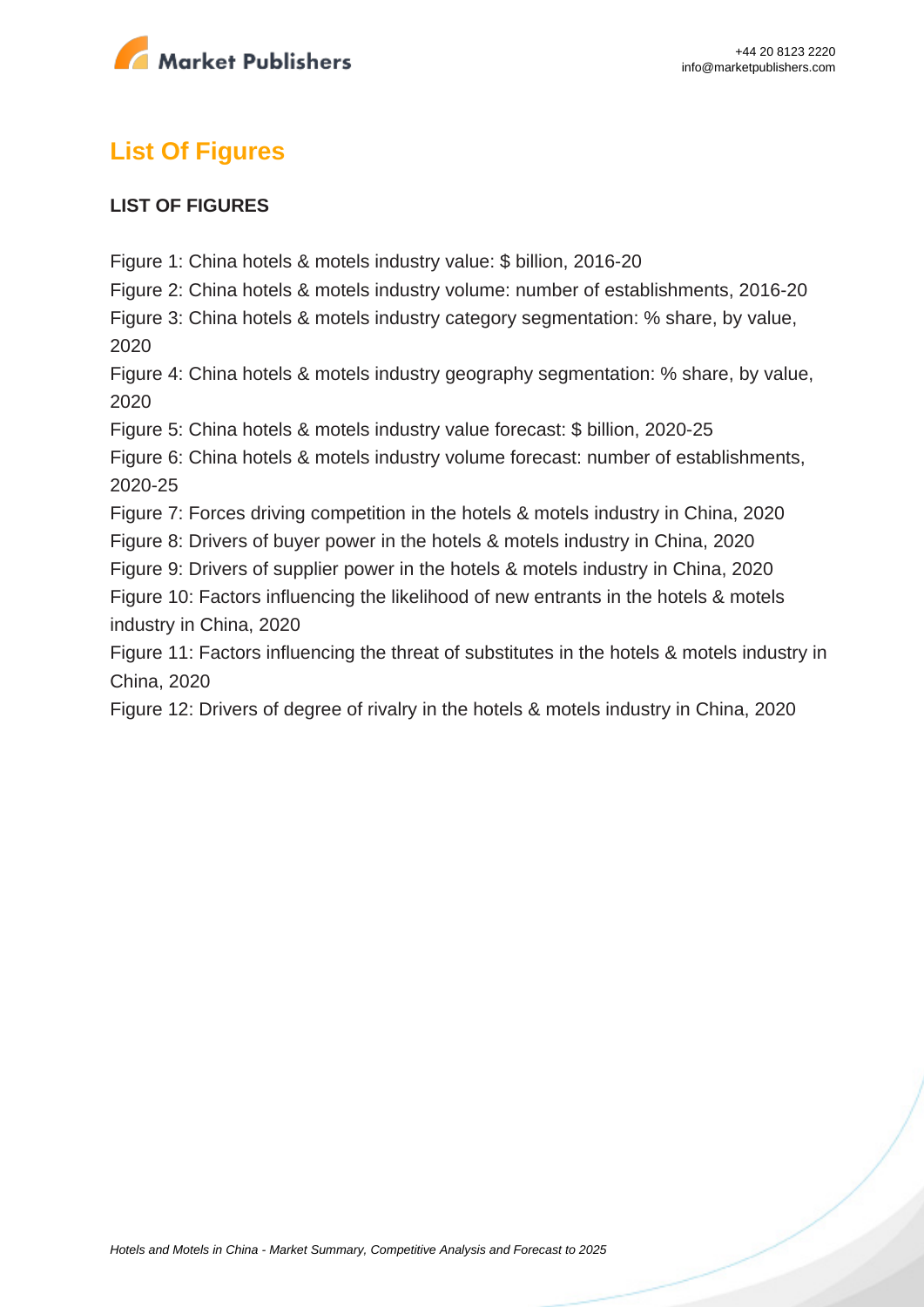

#### I would like to order

Product name: Hotels and Motels in China - Market Summary, Competitive Analysis and Forecast to 2025

Product link: [https://marketpublishers.com/r/HC12B48AAF04EN.html](https://marketpublishers.com/report/services/hotels/hotels-n-motels-in-china-market-summary-competitive-analysis-n-forecast-to-2025.html)

Price: US\$ 350.00 (Single User License / Electronic Delivery) If you want to order Corporate License or Hard Copy, please, contact our Customer Service: [info@marketpublishers.com](mailto:info@marketpublishers.com)

### Payment

To pay by Credit Card (Visa, MasterCard, American Express, PayPal), please, click button on product page [https://marketpublishers.com/r/HC12B48AAF04EN.html](https://marketpublishers.com/report/services/hotels/hotels-n-motels-in-china-market-summary-competitive-analysis-n-forecast-to-2025.html)

To pay by Wire Transfer, please, fill in your contact details in the form below:

First name: Last name: Email: Company: Address: City: Zip code: Country: Tel: Fax: Your message:

\*\*All fields are required

Custumer signature

Please, note that by ordering from marketpublishers.com you are agreeing to our Terms & Conditions at<https://marketpublishers.com/docs/terms.html>

To place an order via fax simply print this form, fill in the information below and fax the completed form to +44 20 7900 3970